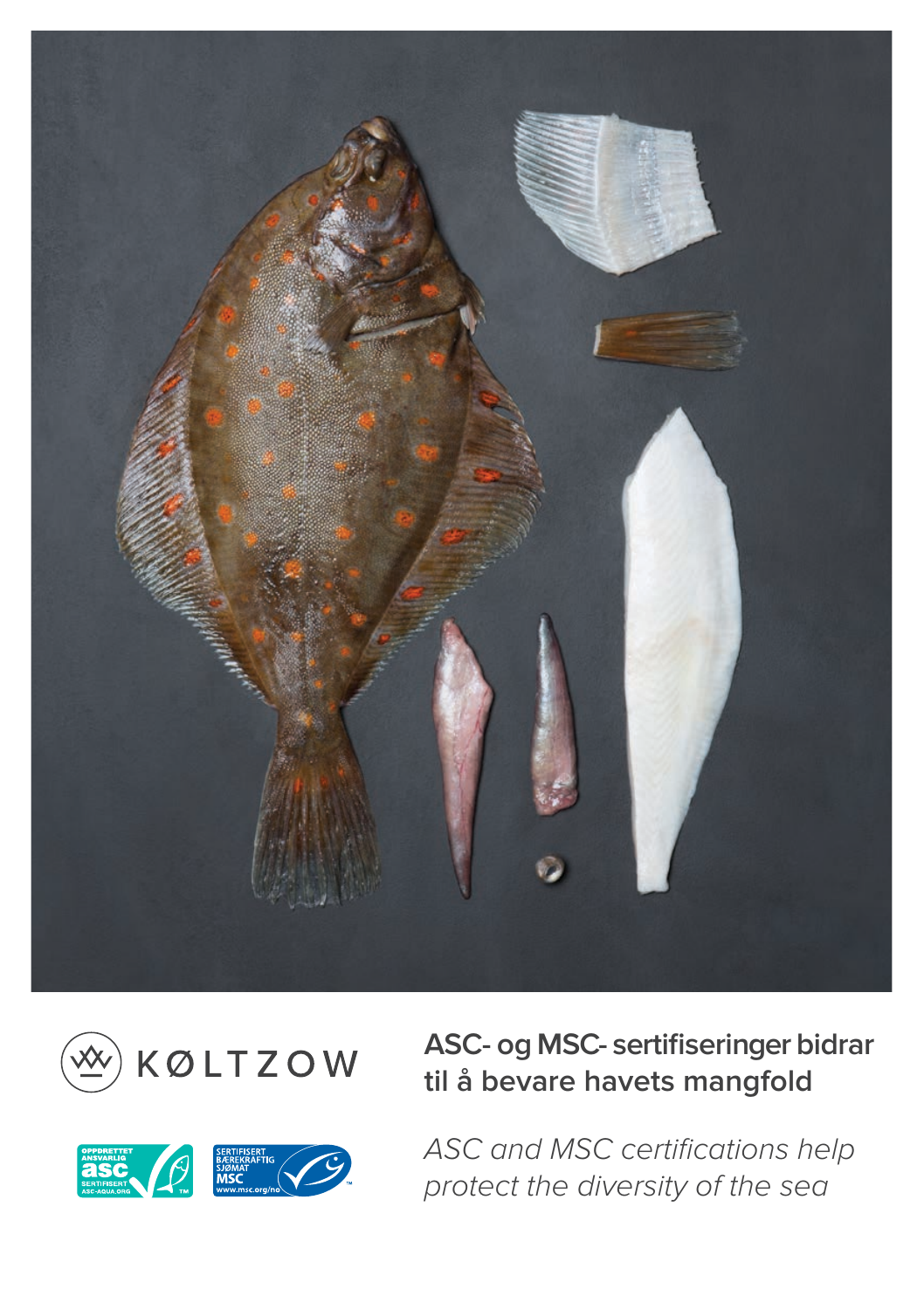

### **Fisk og sjømat du kan være trygg på**

ASC og MSC er sertifiseringsordninger for fisk og sjømat godkjent av WWF. Når varen følges gjennom hele verdikjeden er du trygg på at produktet er bærekraftig. Sertifiseringene sikrer opphav og identitet. Du vet med sikkerhet at produktet kan spores tilbake til et bærekraftig fiskeri eller produksjon.

### **Fish and seafood you can trust**

*ASC and MSC are certification schemes for fish and seafood that are recognised by the WWF. As products go through the supply chain, you'll be guaranteed that they are sustainable. These certifications confirm the origin and identity of the product. You will know with certainty that the product can be traced back to a sustainable fishery or production.*



### **Hvordan definerer vi bærekraftig sjømat?**

I BAMA Storkjøkken sier vi det på denne måten: Bærekraftig sjømat er sjømatprodukter som er fisket, fanget eller oppdrettet slik at havets naturlige tilstand blir ivaretatt i et langsiktig perspektiv og bearbeidet på en ansvarlig måte.

#### **How do we define sustainable seafood?**

*At BAMA Storkjøkken we say it like this: Sustainable seafood is seafood products that are fished, caught or farmed in such a way that the sea's natural condition is safeguarded with the long-term perspective in mind, and processed in a responsible way.*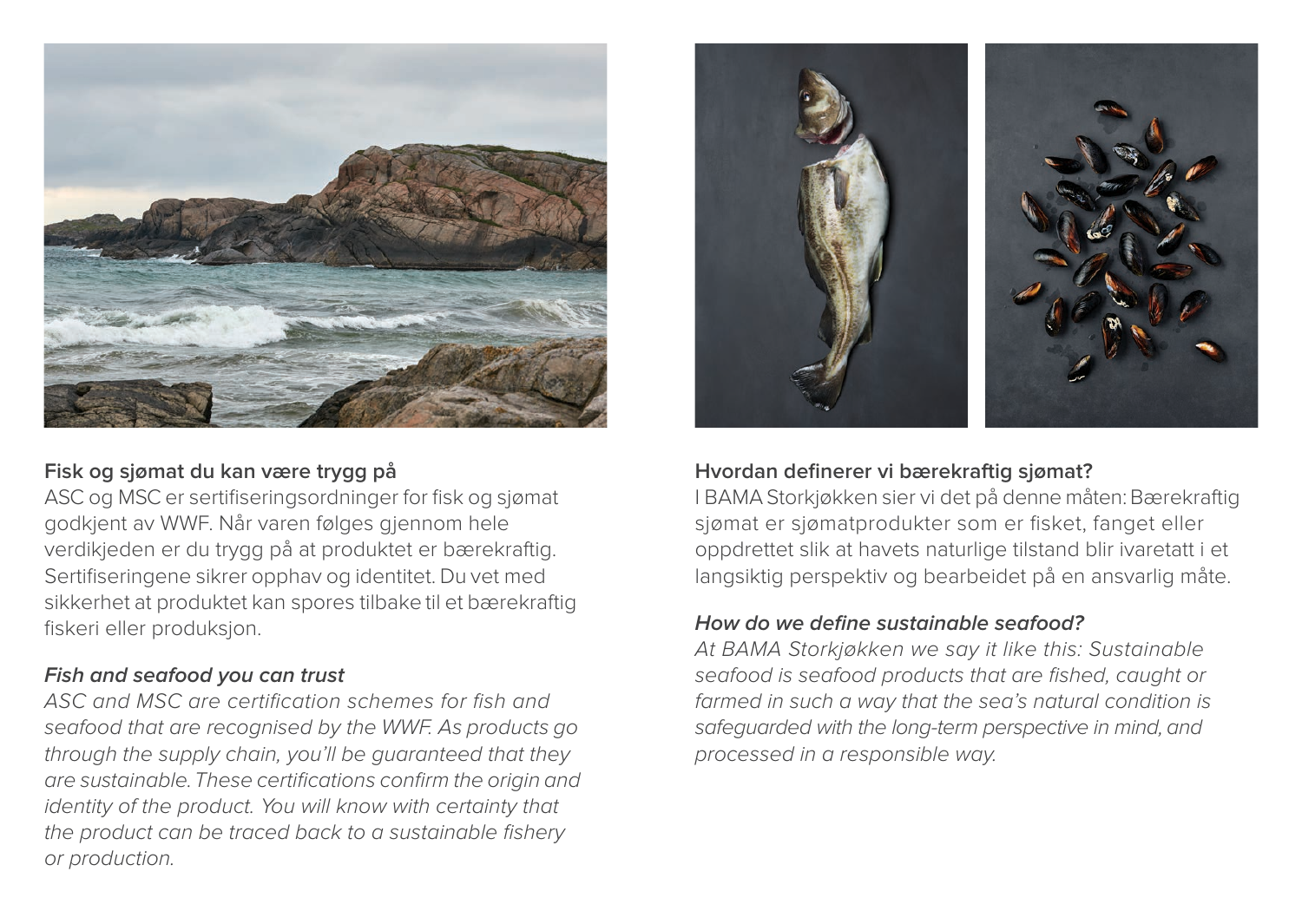### **Hva er ASC?**

Oppdrettsprodukter sertifisert i henhold til bærekraftig produksjon globalt. Med ASC-merket stilles det krav til at oppdrettet har en bevisst policy på å redusere skader på miljøet. ASC står for Aquaculture Stewardship Council.

## **What is ASC?**

*Farmed seafood certified in accordance to global sustainable farming practices. The ASC mark requires that farms have a clear policy in place to reduce harm to the environment. ASC stands for* Aquaculture *Stewardship Council.*

## **Hva er MSC?**

Villfisk sertifisert i henhold til bærekraftig fiske globalt. Med et produkt merket MSC kan du være trygg på at sjømaten kommer fra et fiskeri som sørger for at det er godt med fisk igjen i havet, og som ivaretar hav- og livsmiljøet rundt. MSC står for Marine Stewardship Council.

# **What is MSC?**

*Wild fish certified in accordance to global sustainable fishing practices. A product with the MSC mark comes from a fishery ensuring that there are still fish left in the sea, and which safeguards the sea environment and surrounding habitats. MSC stands for Marine Stewardship Council.*



# **Hva betyr dette for deg?**

Når du velger sertifiserte produkter utgjør du en forskjell. Dine valg gjør sjømatmarkedet og livet i havet mer bærekraftig. Når du velger sjømat merket ASC eller MSC

- belønner du fiskerier som fisker på en ansvarlig måte, og motiverer flere til å fiske bærekraftig
- bidrar du til at vi har fisk og skalldyr også i fremtiden
- signaliserer du overfor kundene at du tar miljøproblematikken på alvor, tenker på fremtidens generasjoner og bryr deg om råvarenes opphav og fangstmetodene som benyttes

# **What does this mean for you?**

*When you choose certified products, you're making a difference. Your choices make the seafood market and sea life more sustainable. When you choose ASC or MSC certified seafood*

- *you're giving something back to fisheries that operate responsibly, and you're motivating others to fish sustainably*
- *you're contributing to efforts to maintain fish and shellfish stocks in the future*
- *you're showing customers that you're taking environmental challenges seriously, that you're thinking about future generations, and that you care about where raw products originate and the methods used to catch them*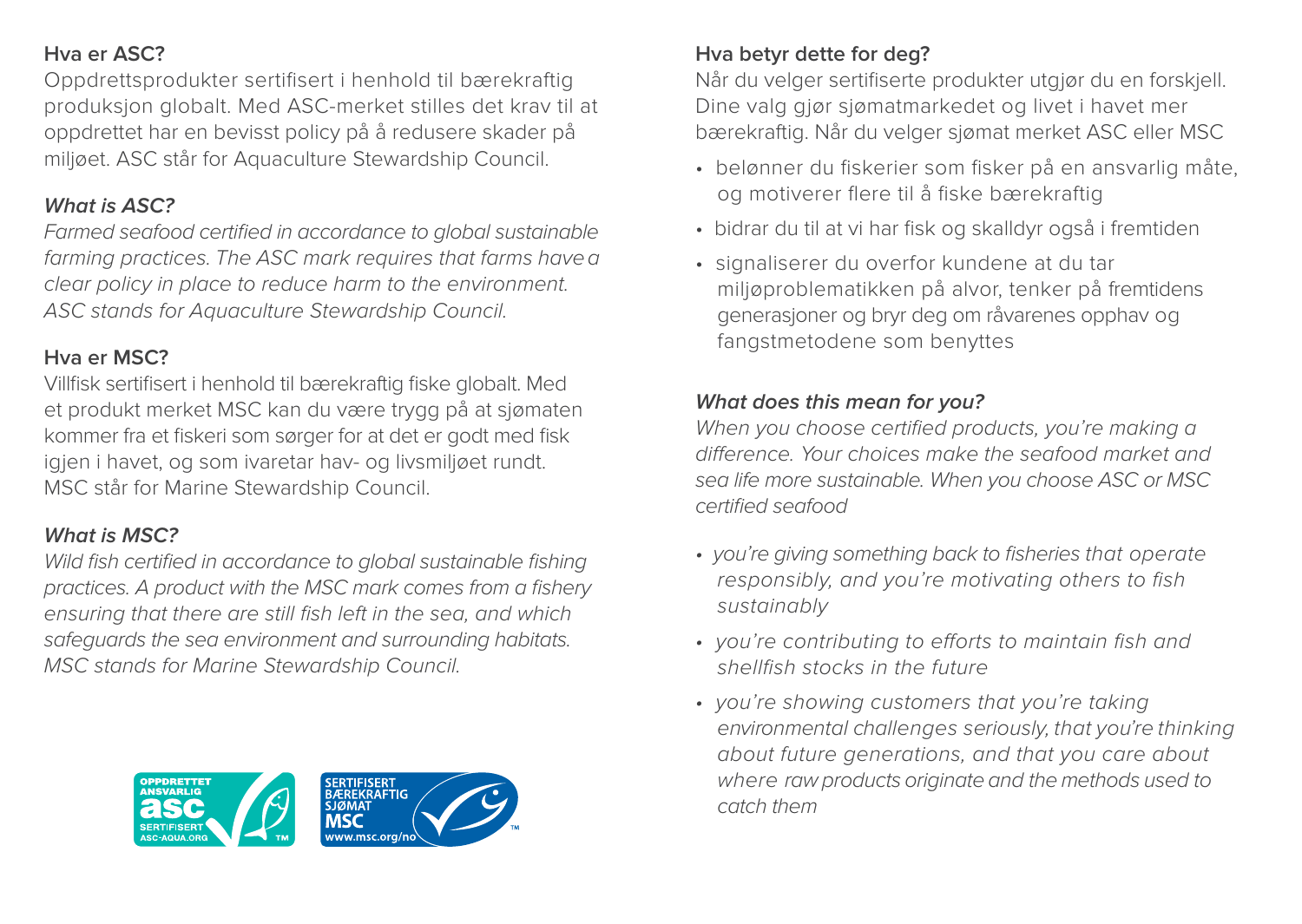#### **Hva betyr dette for oss som leverandør?**

I BAMA Storkjøkken jobber vi for å ivareta biologisk mangfold, effektivisere bruken av naturressurser, styrke dyrevelferd og redusere klimagassutslipp. Vi ønsker å fortelle våre kunder hvorfor det er enkelte arter vi ikke omsetter, og sørge for at andelen ASC og MSC-sertifiserte produkter øker.

#### **What does this mean for distributors?**

*At BAMA Storkjøkken we are working to safeguard biological diversity, to streamline the use of natural resources, improve animal welfare and reduce our emissions. We want to tell our customers why there are certain species that we cannot sell, and we want to increase the sales of ASC and MSC certified products.*

### **Hvordan finner du produktene i netthandelen?**

Ved å søke på ASC/MSC kommer de sertifiserte produktene opp. Sertifiseringen fremkommer også i vareteksten for de ulike produktene. Antall arter som blir sertifisert hos BAMA Storkjøkken er økende. Vi søker hele tiden etter produkter som er bærekraftige både i norske farvann og som import. Noen arter kan være «rødlistet» i Norge, men MSC-sertifisert i andre fangstområder.

### **How do you find these products through e-commerce?**

*By searching for ASC/MSC you will be able to see the certified products. You will also find certifications in the item descriptions of different products. The number of species that are certified at BAMA Storkjøkken is increasing. We are constantly looking for products that are sustainable, both from Norwegian waters and from imports. Some species may be 'redlisted' in Norway, but MSC certified in other areas.*

«I Nordic Choice har vi som mål at all sjømaten vi serverer skal være bærekraftig. Riktig forvaltning av hav og fiske er noe av det viktigste vi gjør for å ha nok å spise i framtida. Å tilby MSC- og ASC-sertifisert sjømat er en vesentlig del av dette og et viktig verktøy både for å sikre bærekraftig produksjon og forvaltning, og for å øke bevisstheten hos gjestene.»

> – Cathrine Dehli Direktør for bærekraft, Nordic Choice

"At Nordic Choice, we aim to only serve seafood that is sustainable. One of the most important things we do to ensure there is enough food in the future is the correct management of sea and fishing activities. Offering MSC and ASC certified seafood is an essential part of this and an important tool for both ensuring sustainable production and management, and for raising awareness amongst guests."

*–* Cathrine Dehli Director of Sustainability, Nordic Choice